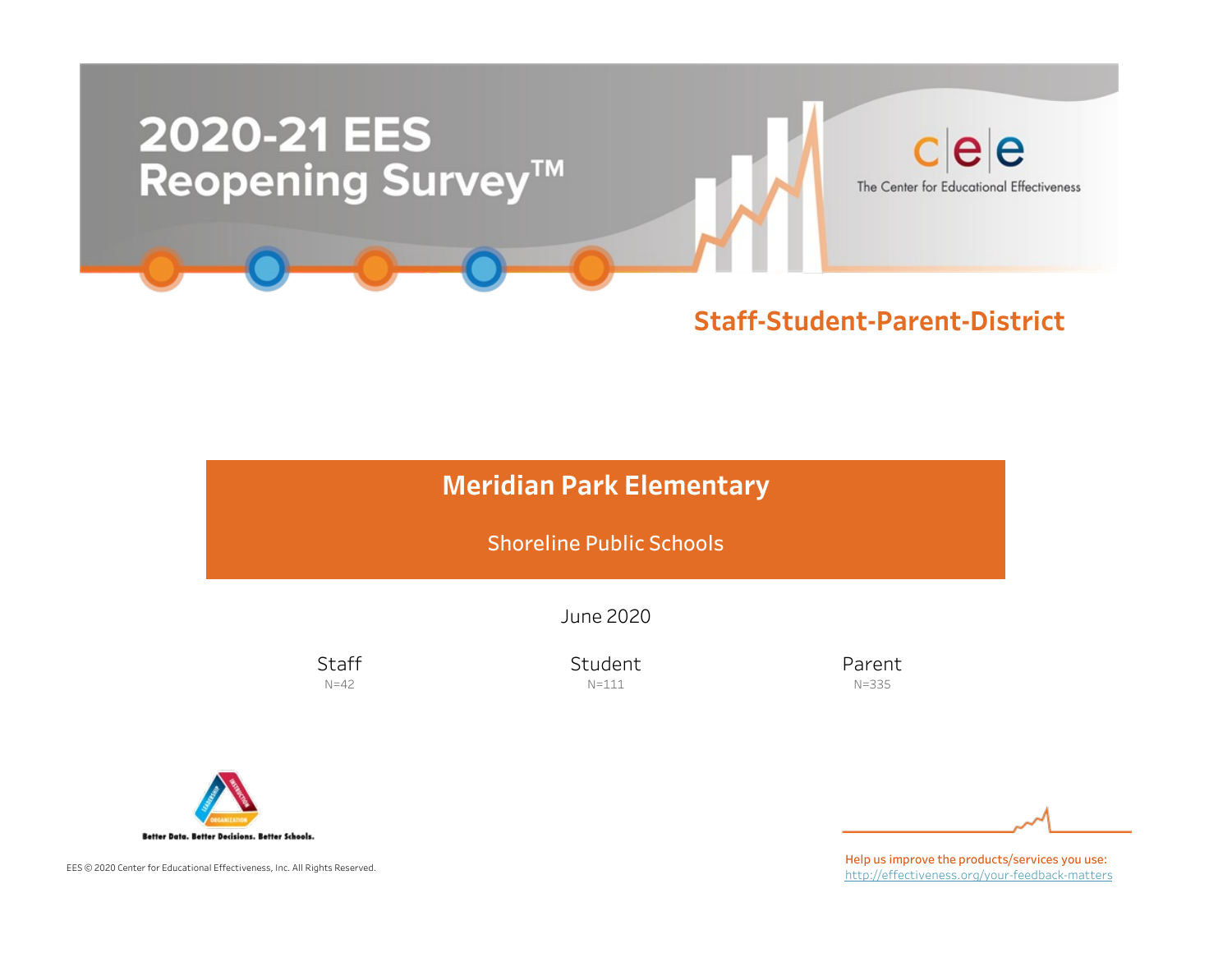# **O** Safe and Supportive Learning Environment Meridian Park Elementary

# What is the most pressing need for you and your child this Fall?

|                                      |         | Ranked 1st |     | Ranked 2nd Ranked 3rd | Ranked 4th | Ranked 5th |
|--------------------------------------|---------|------------|-----|-----------------------|------------|------------|
| In-person, teacher-lead instruction  | Student | 37%        | 16% | 11%                   | 6%         | 6%         |
|                                      | Parent  | 54%        | 20% | 4%                    | 6%         | 5%         |
| Being with adults that care about me | Student | 8%         | 15% | 18%                   | 18%        | 18%        |
| Emotional support / counseling       | Parent  | 7%         | 11% | 21%                   | 17%        | 33%        |
| Being with my friends                | Student | 23%        | 28% | 14%                   | 9%         | 4%         |
| Socialization with other students    | Parent  | 25%        | 42% | 16%                   | 4%         | $1\%$      |
| Elective classes (art, music, etc.)  | Student | 5%         | 11% | 13%                   | 23%        | 24%        |
|                                      | Parent  | 2%         | 10% | 28%                   | 32%        | 14%        |
| Athletics and activities             | Student | 5%         | 7%  | 21%                   | 20%        | 23%        |
|                                      | Parent  | 2%         | 7%  | 19%                   | 27%        | 33%        |

Percent of Respondents

0% 100% 100% 100% 100%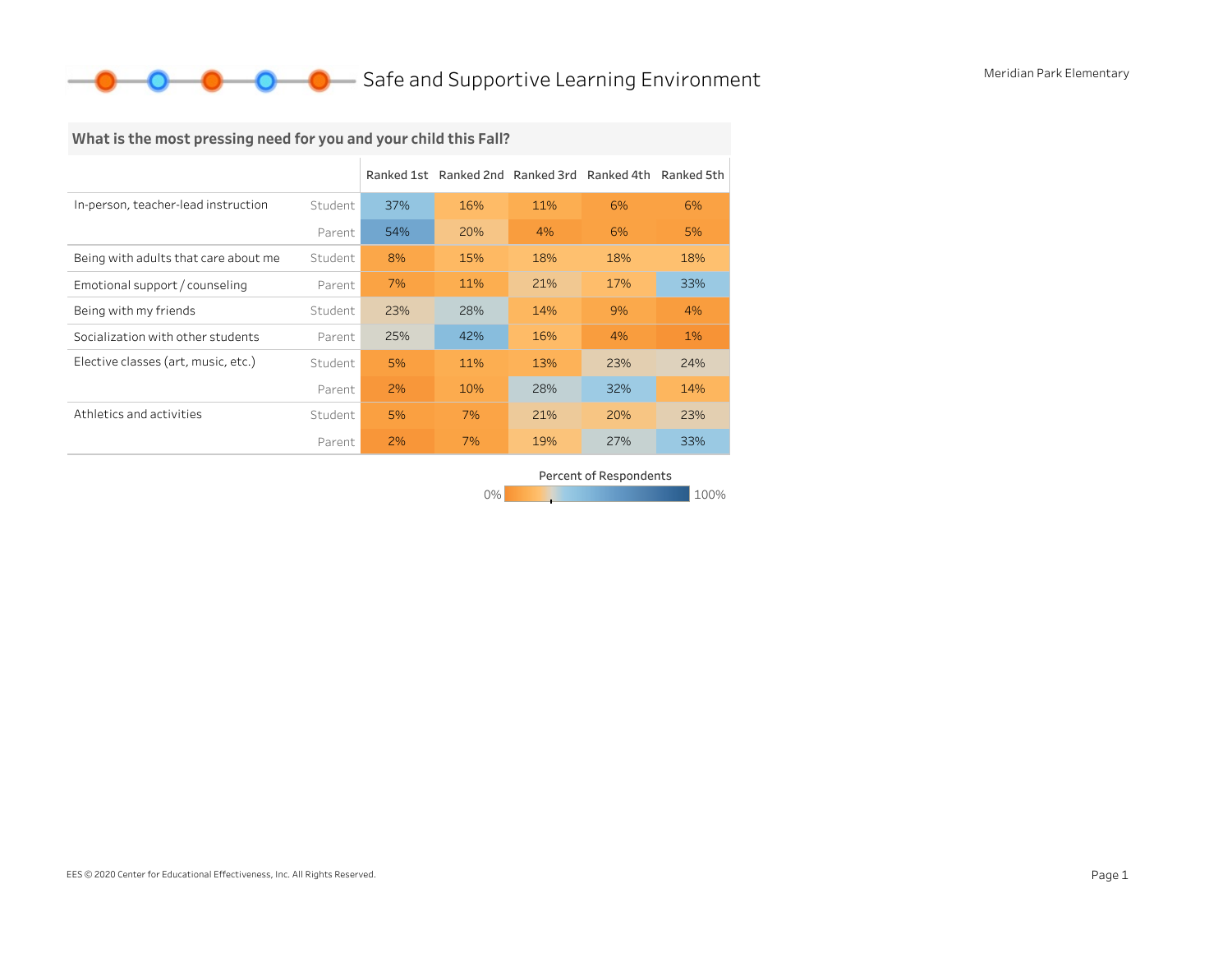

#### What is most needed for staff and students to return to in-person school?

Total Needed/Not Needed

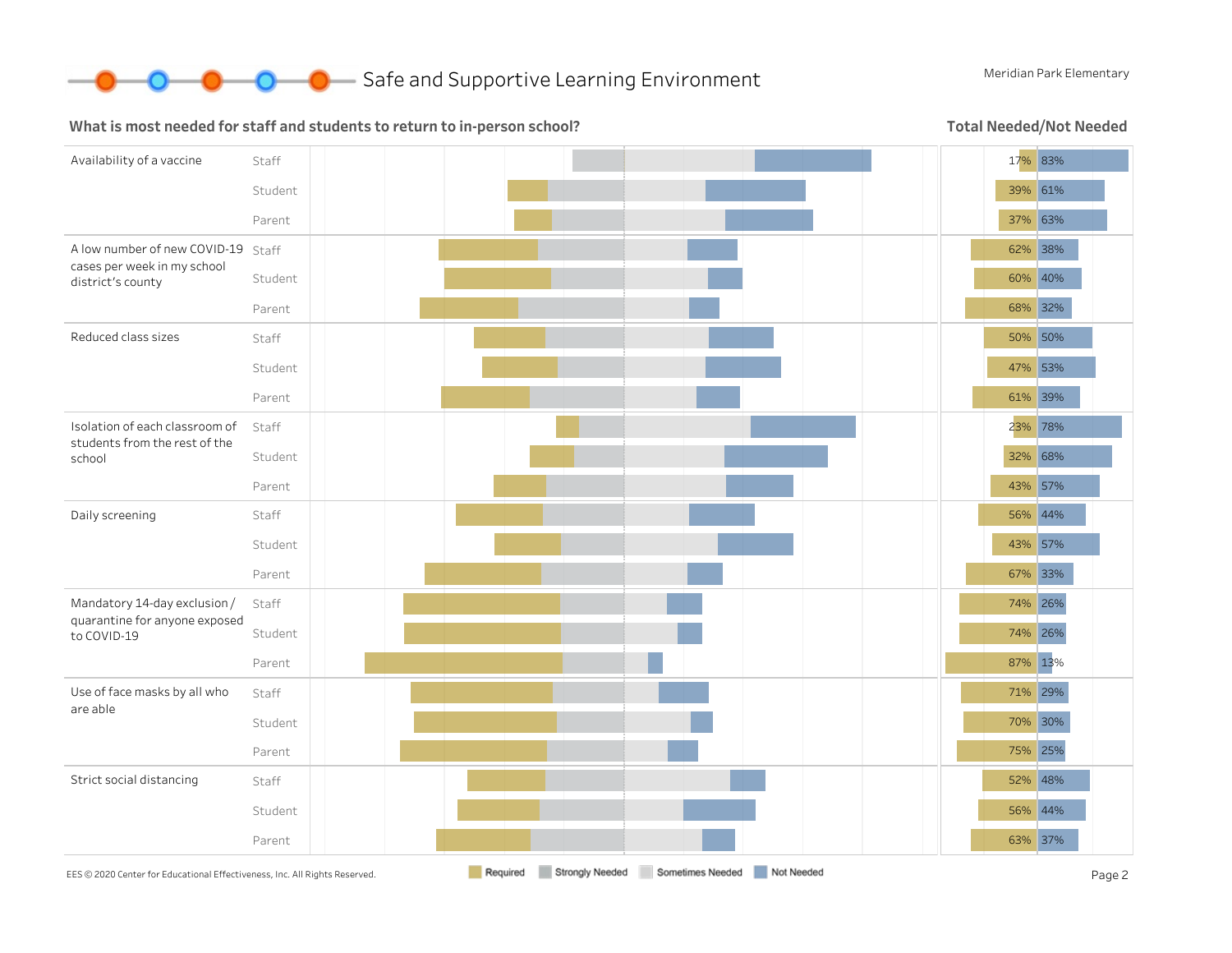

#### Exposure to students Staff Student Parent Exposure to staff Staff Student Parent Exposure to visitors/ volunteers Staff Student Parent Inability to maintain distancing Staff Student Parent Possible surface contamination Staff Student Parent Availability of hand sanitizer Staff Student Parent Frequency of hand washing Staff Student Parent Drinking fountains / access to water Staff Student Parent Food handling Staff Student Parent 37% 63% 30% 70% 55% 45% 29% 71% 23% 77% 47% 53% 51% 49% 35% 65% 59% 41% 66% 34% 40% 60% 58% 42% 39% 61% 41% 59% 46% 54% 34% 66% 41% 59% 47% 53% 54% 46% 55% 45% 63% 37% 37% 63% 38% 63% 44% 56% 29% 71% 30% 70% 38% 62% EES©2020 Center for Educational Effectiveness, Inc. All Rights Reserved. **Page 3 Extremely Extremely Page 2 Page 3 Concerned Concerned Concerned Concerned Concerned Concerned Concerned Concerned**

### What is the greatest concern about returning to school?

Total Concerned/Not Concerned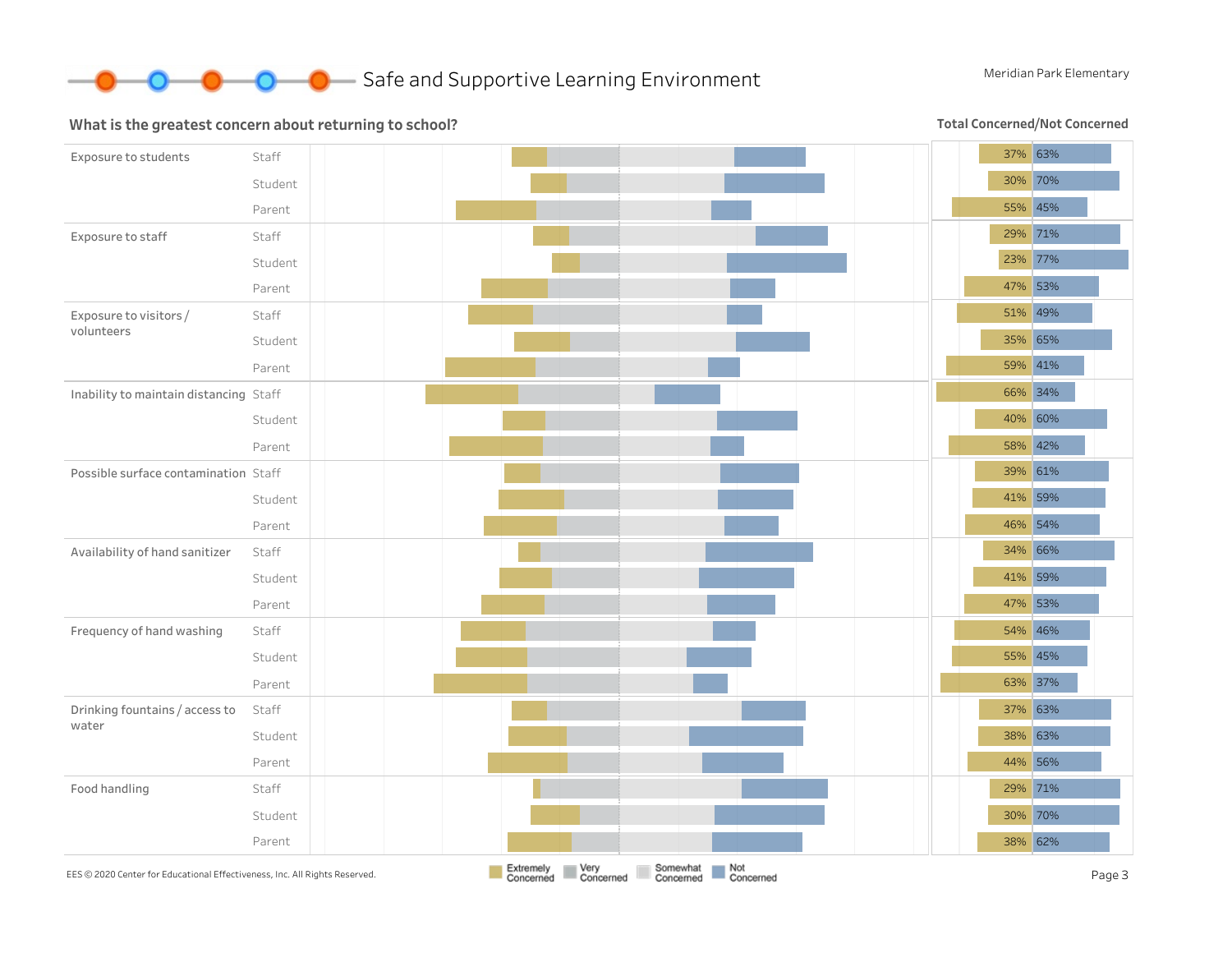# **O** Teaching and Learning: Time Management Meridian Park Elementary

### What helped with time management during distance learning? Blue represents highest responses.

|                                                                        | <b>Staff</b>             | Student        | Parent |
|------------------------------------------------------------------------|--------------------------|----------------|--------|
| Call or text due date reminder                                         | 4                        | $\overline{4}$ | 12     |
| Call or text general check in                                          | $\overline{\phantom{a}}$ | 5              | 18     |
| Daily learning plan provided by teacher                                | $\overline{c}$           | 33             | 109    |
| Email due date reminder                                                | 10                       | 12             | 65     |
| Email general check in                                                 | 10                       | 15             | 73     |
| Email virtual meeting reminder                                         | 18                       | 25             | 110    |
| Having a single contact person from school                             | 8                        | 11             | 42     |
| Learning Management Systems (i.e. Google<br>Classroom, Canvas, SeeSaw) | 18                       | 64             | 191    |
| My own digital calendar                                                | 18                       | 15             | 65     |
| My own paper calendar                                                  | 16                       | 14             | 70     |
| Other                                                                  | $\mathbf{1}$             | 22             | 25     |
| Regular email from teacher                                             | 7                        | 38             | 200    |
| Weekly learning plan provided by teacher                               | 14                       | 62             | 202    |

### Were daily/weekly routines provided and received?



EES©2020CenterforEducationalEffectiveness,Inc.AllRightsReserved. Page4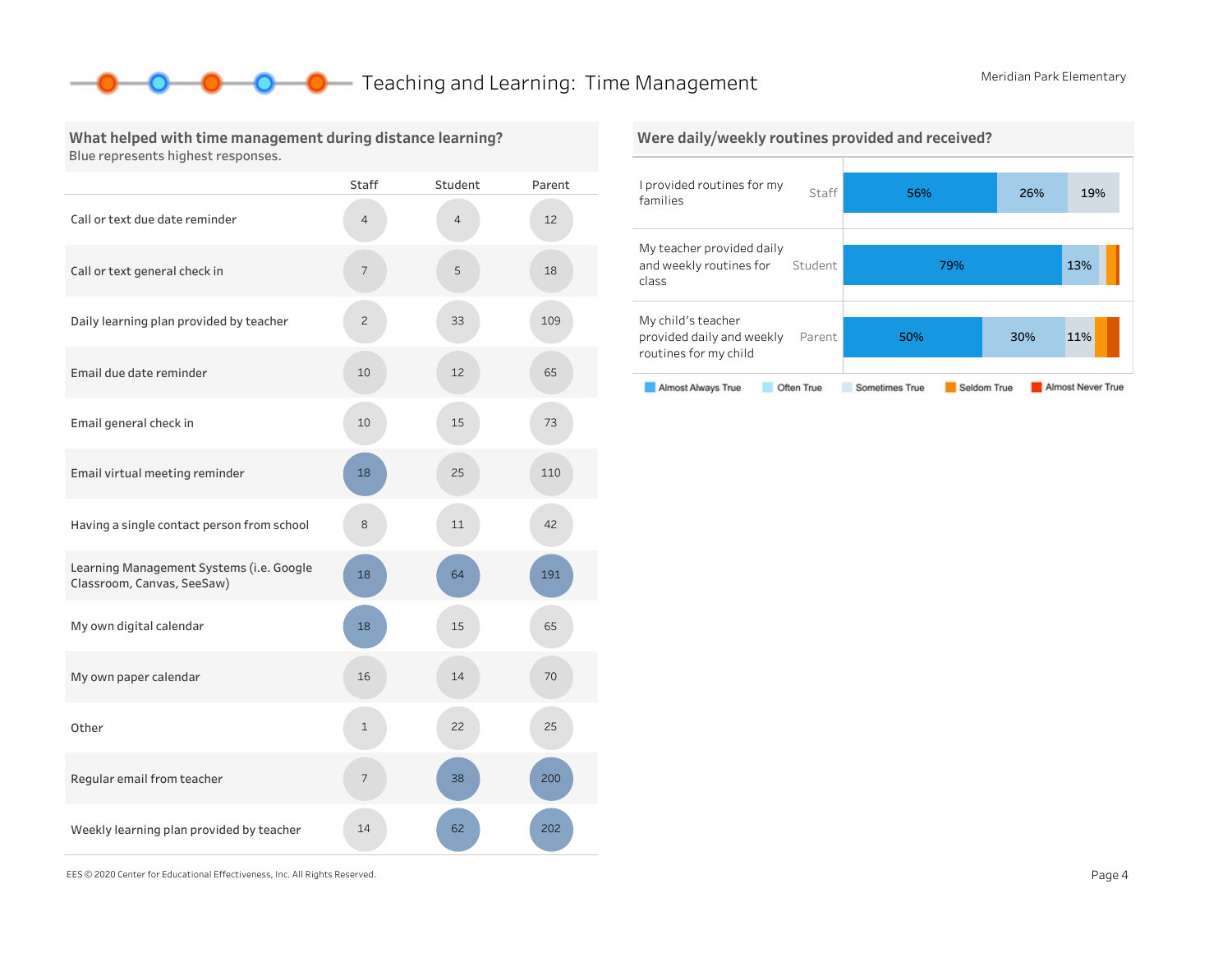# **O** Teaching and Learning: Learning Tools Meridian Park Elementary



What Learning Tools worked well? Blue represents highest responses.

|                                                                        | <b>Staff</b>   | Student        | Parent | Staff          |
|------------------------------------------------------------------------|----------------|----------------|--------|----------------|
| Daily learning plan provided by teacher                                | $\overline{4}$ | 18             | 91     | 5              |
| Email                                                                  | 15             | 15             | 55     | $\mathbf 1$    |
| <b>Learning Games</b>                                                  | 3              | $\overline{9}$ | 74     | 1              |
| Learning Management Systems (i.e. Google<br>Classroom, Canvas, SeeSaw) | 20             | 40             | 148    | $\mathbf 1$    |
| Learning Software (i.e. Bridges, Wonders)                              | $\overline{7}$ | $\mathsf{G}$   | 43     | 3              |
| Links to various learning tools and activities                         | 13             | 25             | 54     | 3              |
| Online Lessons (i.e. Kahn Academy)                                     | $\overline{4}$ | 31             | 96     | 3              |
| Other videos posted by the teacher                                     | 8              | 17             | 81     | $\overline{4}$ |
| Phone call                                                             | 9              | $\overline{c}$ | 8      | 6              |
| Sharing software (i.e. Flipgrid)                                       | 11             | 11             | 36     | $\overline{2}$ |
| Short quizzes                                                          | 5              | 21             | 41     | $\overline{c}$ |
| Slideshows                                                             | 5              | 29             | 42     | $\mathbf 1$    |
| Video Conferencing (i.e. Zoom)                                         | 24             | 52             | 171    | $\overline{2}$ |
| Videos created by the teacher                                          | 18             | 43             | 157    | 3              |
| Weekly learning plan provided by teacher                               | 16             | 39             | 159    | $\overline{2}$ |

Were there Learning Tools that did not work well?



What Learning Tools did not work well? Gold represents highest responses.

| Staff          | Student                  | Parent |
|----------------|--------------------------|--------|
| 5              | 6                        | 18     |
| $\mathbf 1$    | $\overline{4}$           | 21     |
| $\mathbf 1$    | 3                        | 23     |
| $1\,$          | 9                        | 45     |
| 3              | 8                        | 27     |
| 3              | 10                       | 61     |
| 3              | $\overline{4}$           | 24     |
| $\overline{4}$ | 9                        | 28     |
| 6              | $\overline{4}$           | 13     |
| $\overline{c}$ | 11                       | 28     |
| $\mathsf{S}$   | $\overline{\phantom{a}}$ | 13     |
| $\mathbf 1$    | 8                        | 21     |
| $\mathsf{S}$   | 15                       | 51     |
| 3              | 10                       | 27     |
| $\mathsf{S}$   | 5                        | 20     |

EES©2020CenterforEducationalEffectiveness,Inc.AllRightsReserved. Page5

 $\rightarrow$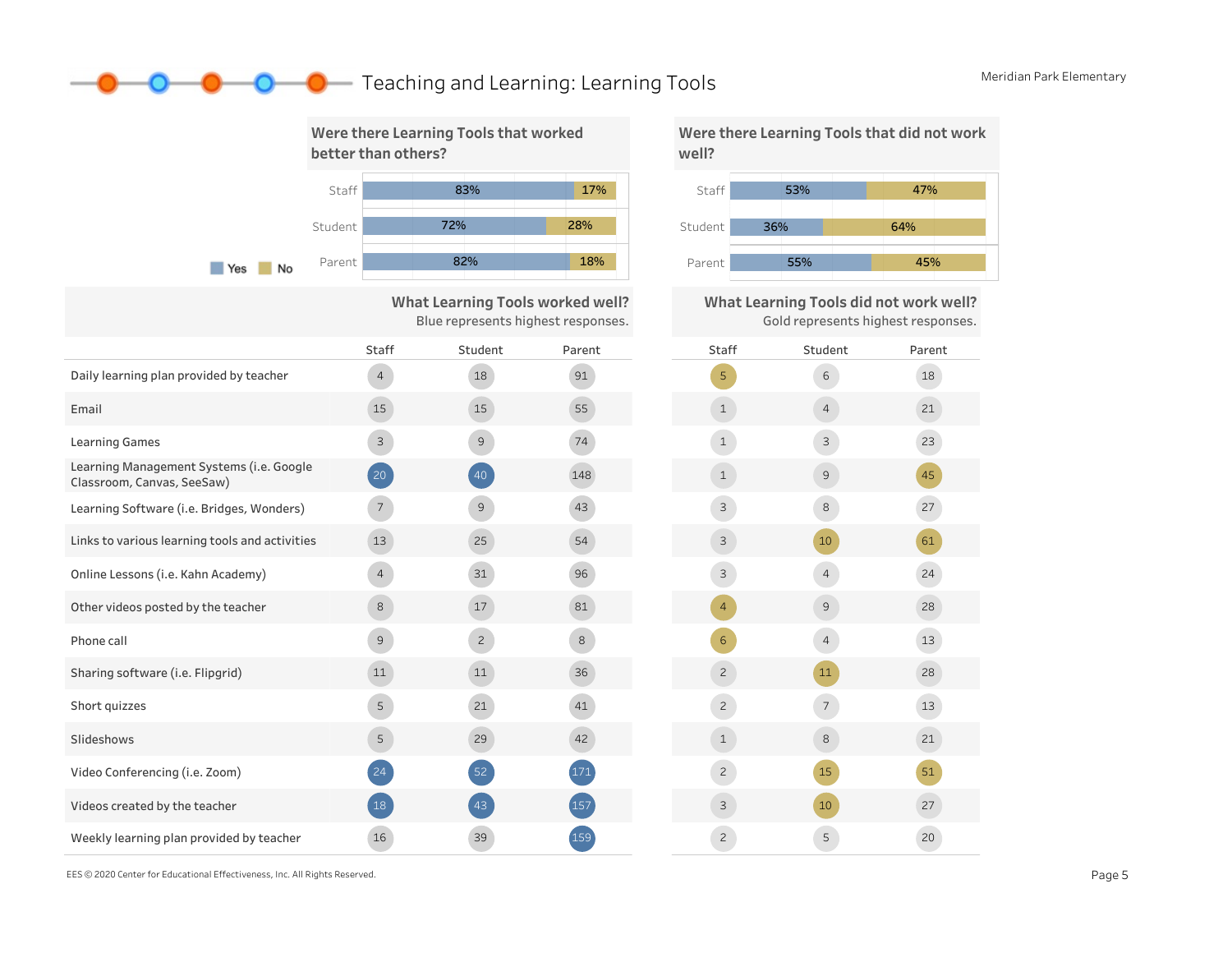# **O** Reaching and Learning Meridian Park Elementary

## Did our parents receive the information they needed to support student learning?



## How effective was our instruction around learning targets?

| I understood the learning<br>goals for my child's<br>lessons                      | Parent | 20% | 30% | 30% | 13% 8% |
|-----------------------------------------------------------------------------------|--------|-----|-----|-----|--------|
| I focused on the essential<br>standards and learning<br>targets from each unit of | Staff  | 59% |     | 34% |        |
| instruction                                                                       |        |     |     |     |        |

Did our parents access teaching videos to support their child's learning



#### How was the distance learning model perceived by parents?



|           | What were students' perceptions about the amount of school work |
|-----------|-----------------------------------------------------------------|
| assigned? |                                                                 |



Almost Always True Almost Never True Often True Sometimes True Seldom True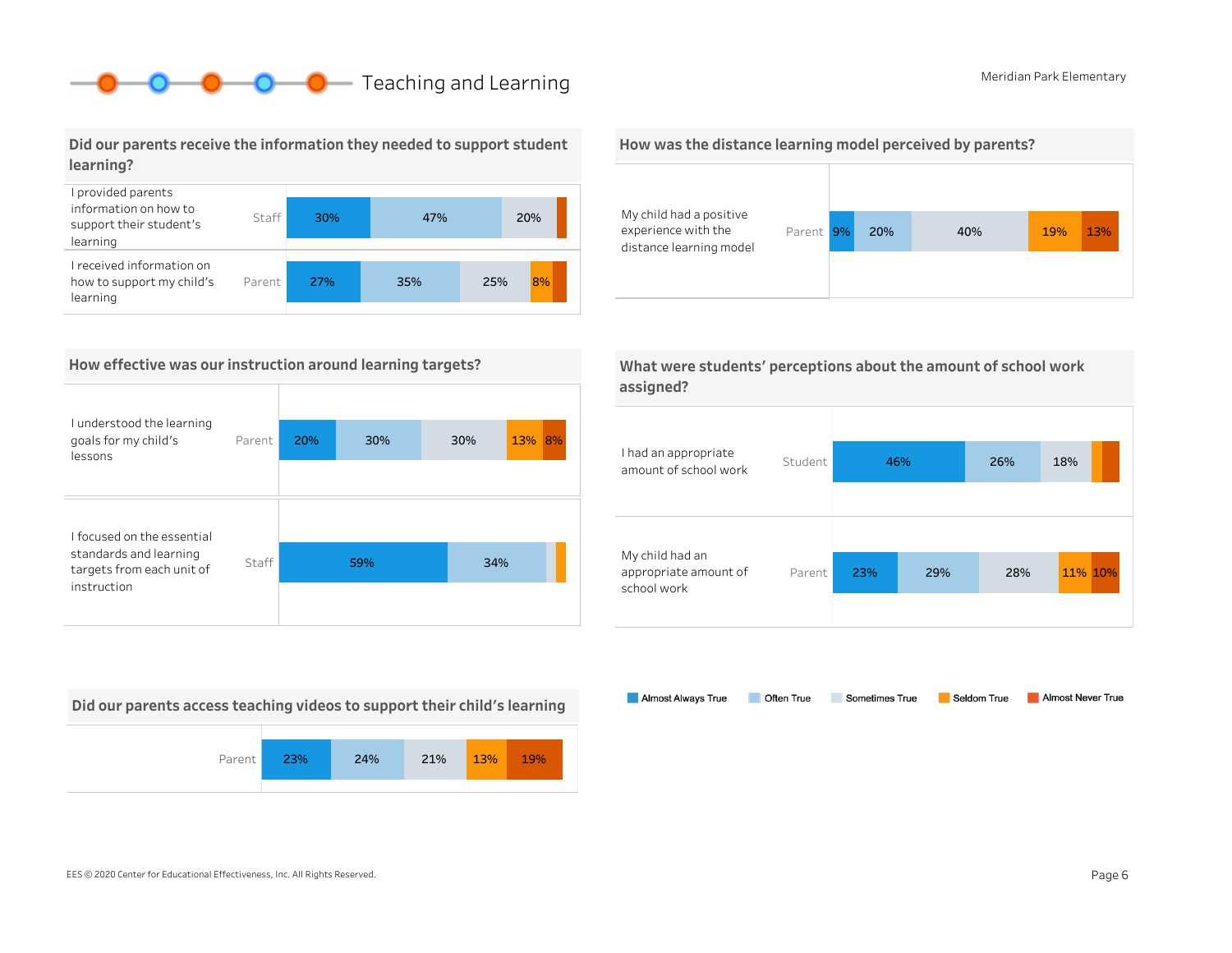# Scheduling and Staffing Meridian Park Elementary

If not all students are able to attend school during the initial reopening, what criteria should be used to select students for in-person learning?

|                              |         | Ranked<br>1st | Ranked<br>2nd | Ranked<br>3rd          | Ranked<br>4th |
|------------------------------|---------|---------------|---------------|------------------------|---------------|
| Age                          | Staff   | 30%           | 30%           | 16%                    | 7%            |
|                              | Student | 24%           | 15%           | 21%                    | 18%           |
|                              | Parent  | 26%           | 23%           | 21%                    | 16%           |
| <b>Instructional Content</b> | Staff   | 5%            | 28%           | 47%                    | 12%           |
|                              | Student | 12%           | 20%           | 27%                    | 21%           |
|                              | Parent  | 7%            | 27%           | 38%                    | 15%           |
| <b>Student Need</b>          | Staff   | 53%           | 21%           | 14%                    | 2%            |
|                              | Student | 36%           | 24%           | 13%                    | 5%            |
|                              | Parent  | 43%           | 25%           | 14%                    | 7%            |
| Choice / Volunteers          | Staff   | 2%            | 9%            | 14%                    | 65%           |
|                              | Student | 7%            | 20%           | 18%                    | 35%           |
|                              | Parent  | 13%           | 12%           | 14%                    | 49%           |
|                              |         |               | $0\%$         | Percent of Respondents | 100%          |

## Return to school in the fall?



Whose ability to return to work is dependent on their child attending school full-time?



Who has issues with childcare if an alternative schedule is implemented at the beginning of the year (such as AM only, alternate days)?

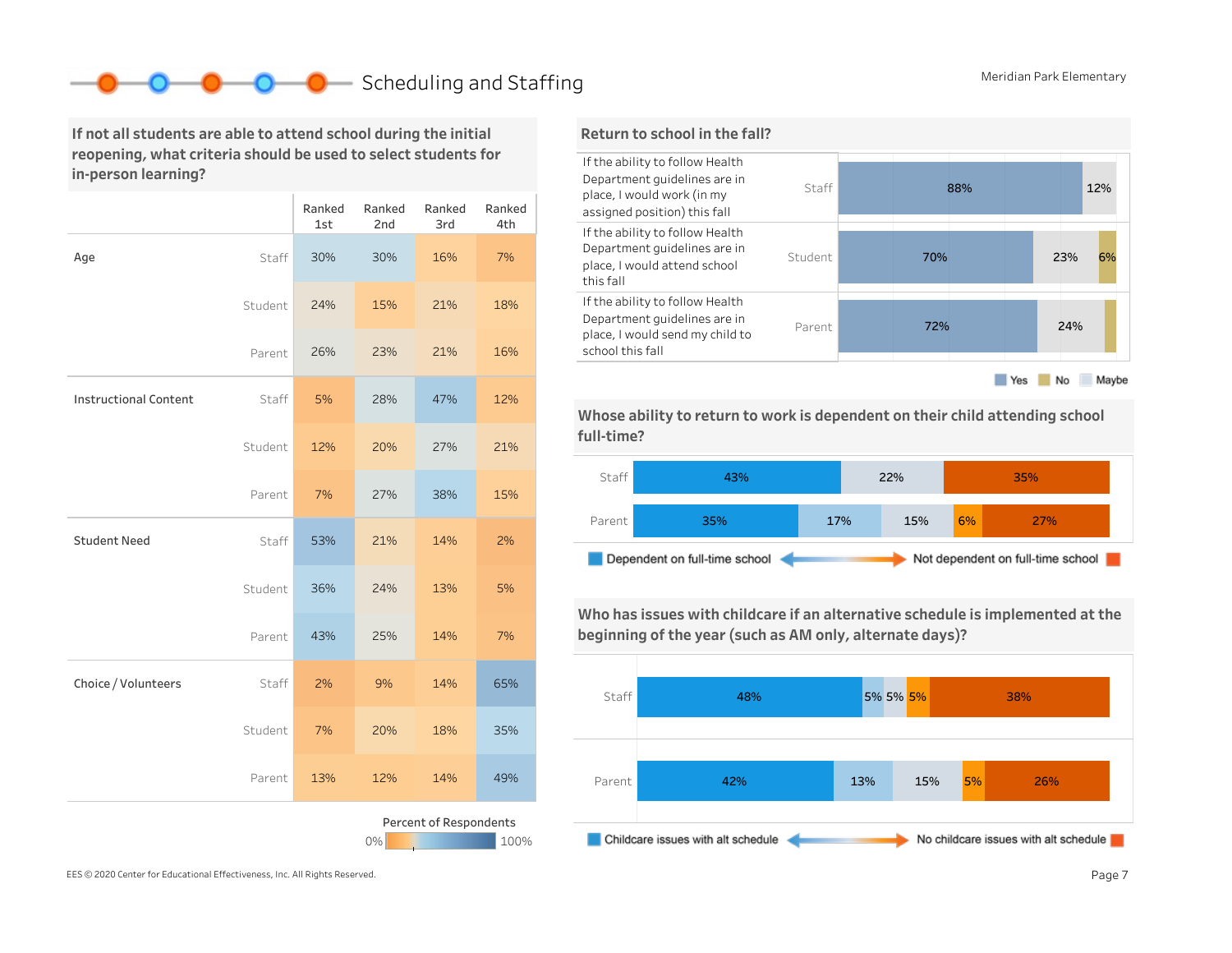**O O O** Transportation and Food Service Meridian Park Elementary



### What was the school meal experience like for students and parents?

Yes No N/A

#### What percentage of students can get to school without busing?

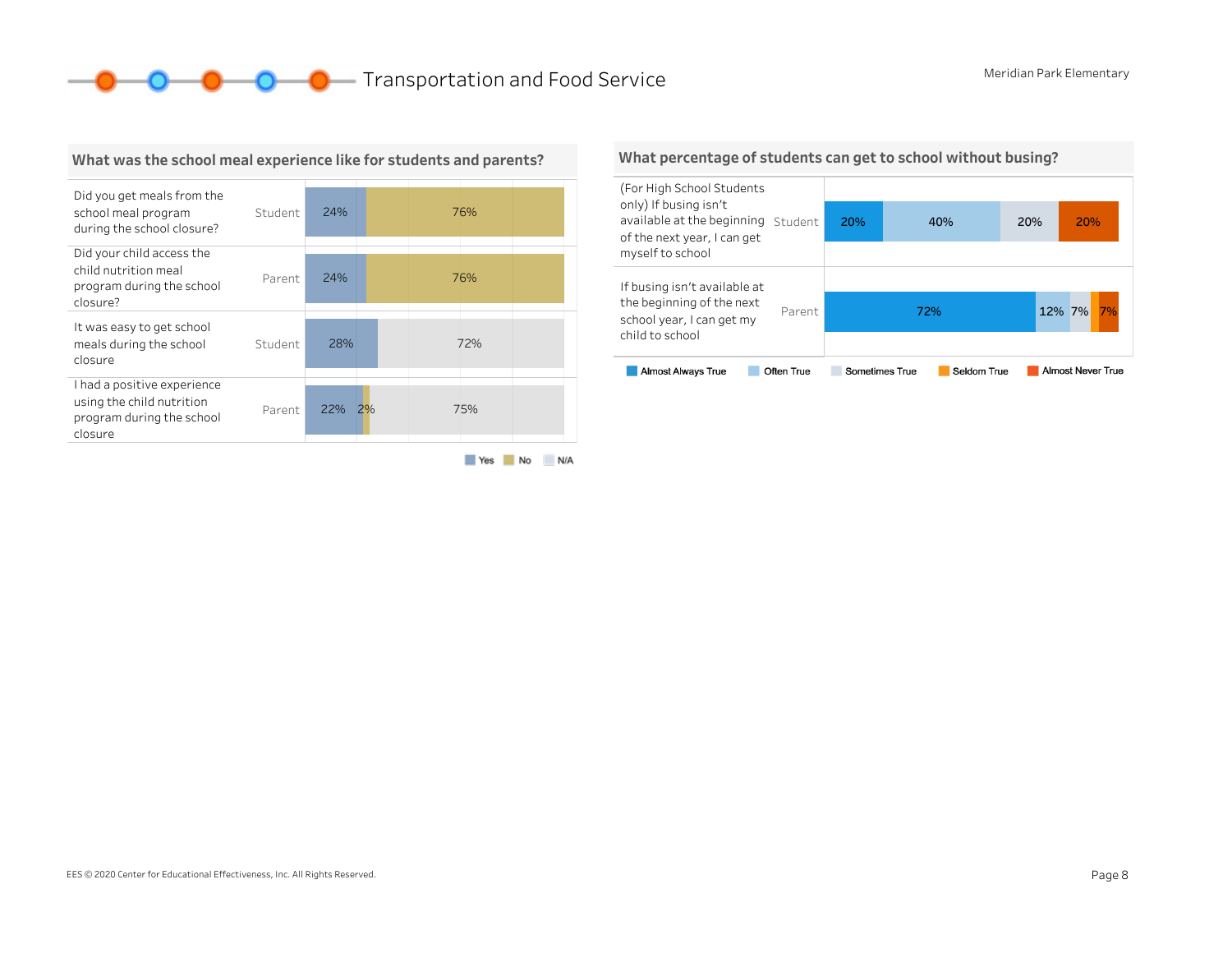# ■ Shoreline Public School Questions Meridian Park Elementary

Do you anticipate your child will need food service support (free/reduced cost meals, weekend food packs)?



Was it easy for you to find your child's assignments?



Are you receiving communication from the school in a language that you understand?



How do you prefer to receive communication from your school or district for general information?

|        | Phone Call | Email | Text Message |
|--------|------------|-------|--------------|
| Parent |            | 201   | $\Omega$     |

How do you prefer to receive communication from your school or district for class assignments?

|        | Phone Call | Email | Text Mess US Mail Social Me |  | Other |
|--------|------------|-------|-----------------------------|--|-------|
| Parent |            | 200   | 1 <sub>1</sub>              |  | ь     |

If we have home learning in some form in the fall, what would help students be successful? Blue represents highest responses.





If your child received intervention services, how well did those interventions work to support your child's learning?



How well prepared do you feel students are academically for next school year?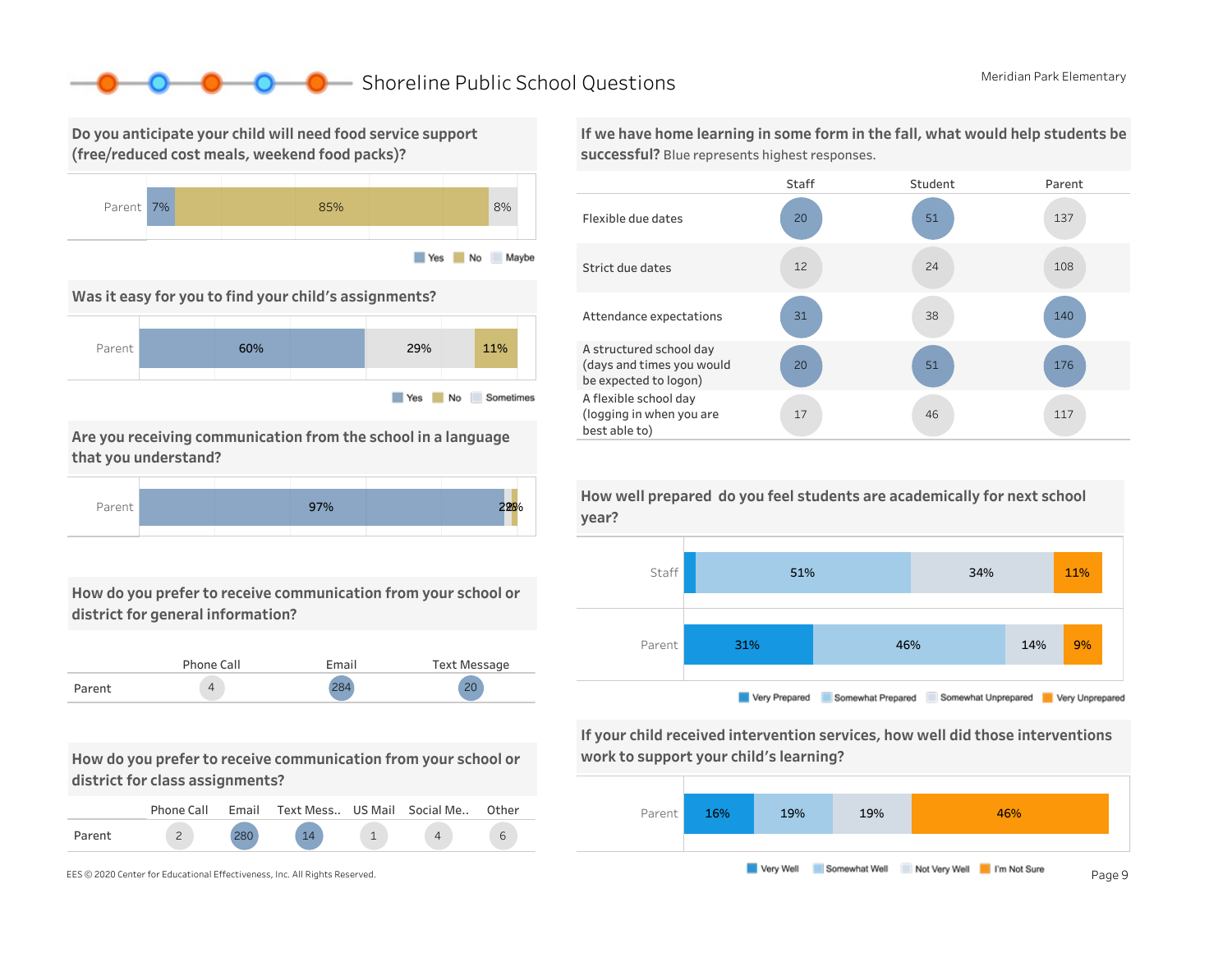## **O** Access and Engagement: Virtual Meetings Meridian Park Elementary



How did virtual meetings address social emotional learning?

### What happened if a student missed a virtual meeting?



Frequency of Virtual Class/Group by Responses Blue represents highest responses.



| Virtual contacts help me<br>feel connected to my stud    | Staff   | 53% |     | 12% | 29% |     |  |
|----------------------------------------------------------|---------|-----|-----|-----|-----|-----|--|
| Virtual contacts help me<br>feel connected to my teac    | Student |     | 84% |     |     | 14% |  |
| Virtual contacts helped my<br>child feel connected to th | Parent  |     | 84% |     |     | 14% |  |
| Virtual contacts help me<br>feel connected to my stud    | Parent  | 69% |     |     | 14% | 17% |  |
|                                                          |         |     |     |     |     |     |  |

Yes No N/A

#### Staff Student Parent Lessthanonceaweek 1-2times/week 3-4times/week Everyday 14 240 35 8 4 3 7 15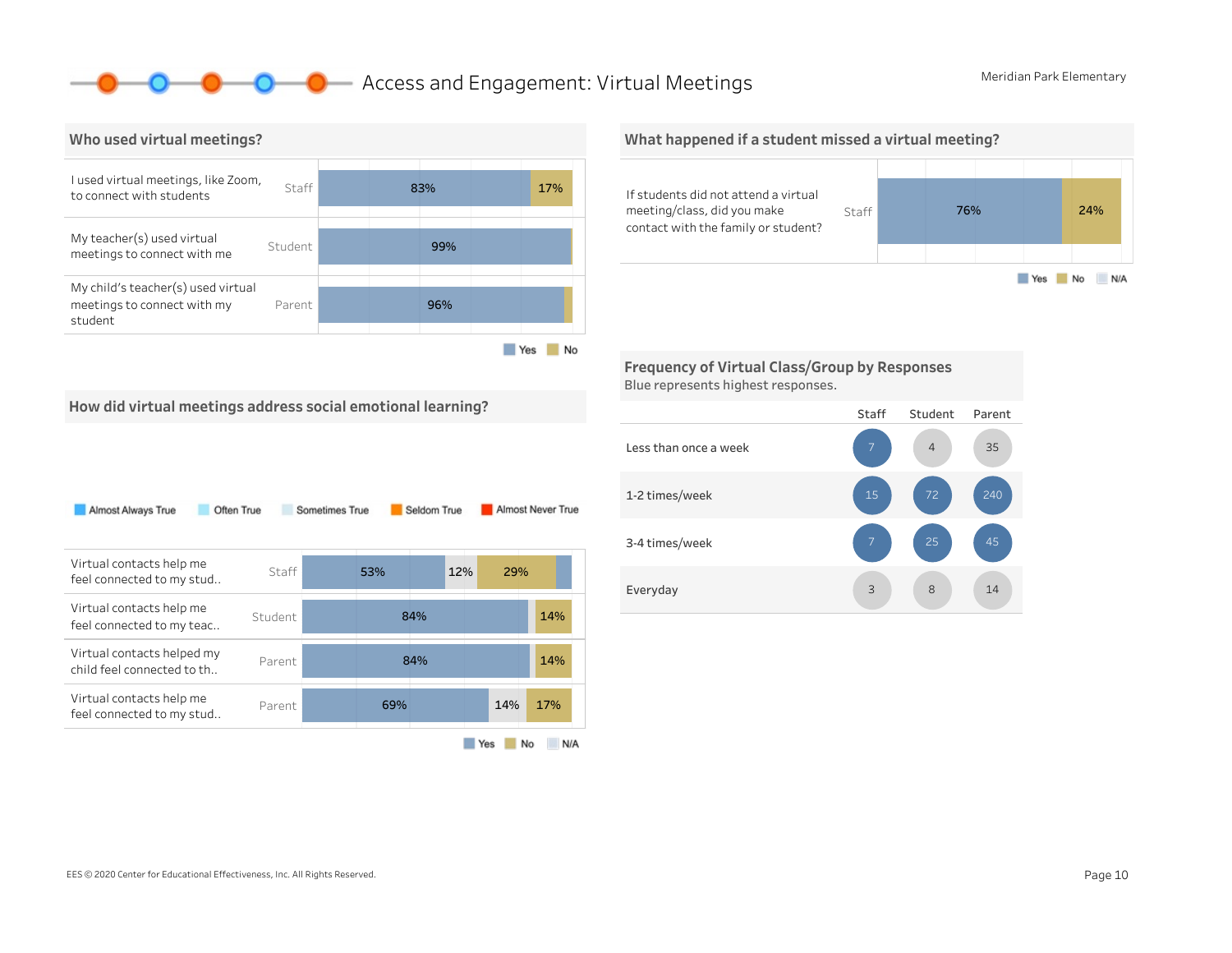# **O** O Access and Engagement Meridian Park Elementary





## Who accessed the district's COVID-19 online resources?

EES © 2020 Center for Educational Effectiveness, Inc. All Rights Reserved. **Page 11** Page 11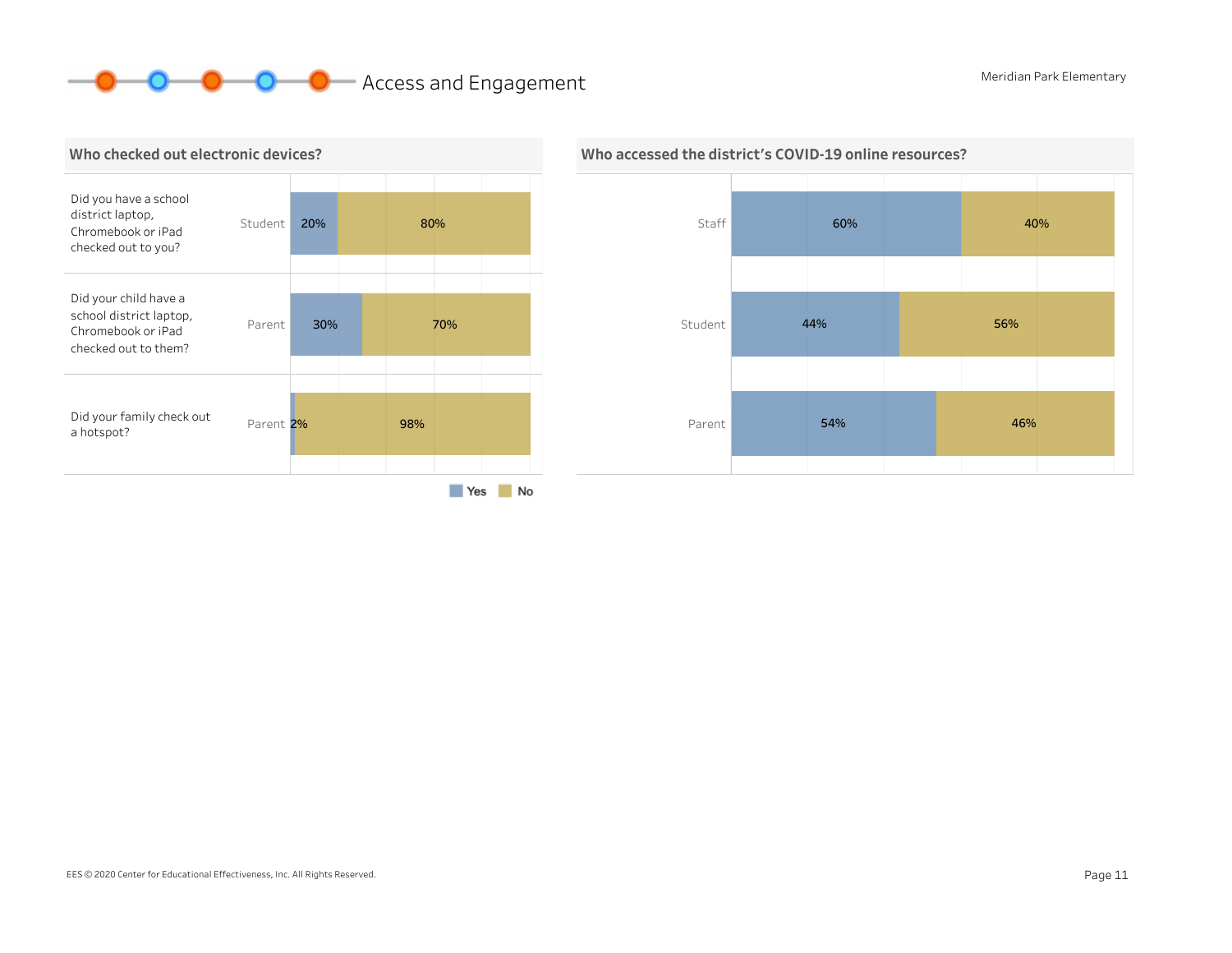



| Level                     |  |  |
|---------------------------|--|--|
| Elementary   40 (95.2%)   |  |  |
| MS or Jr. High   1 (2.4%) |  |  |
| <b>Other</b> $  1 (2.4%)$ |  |  |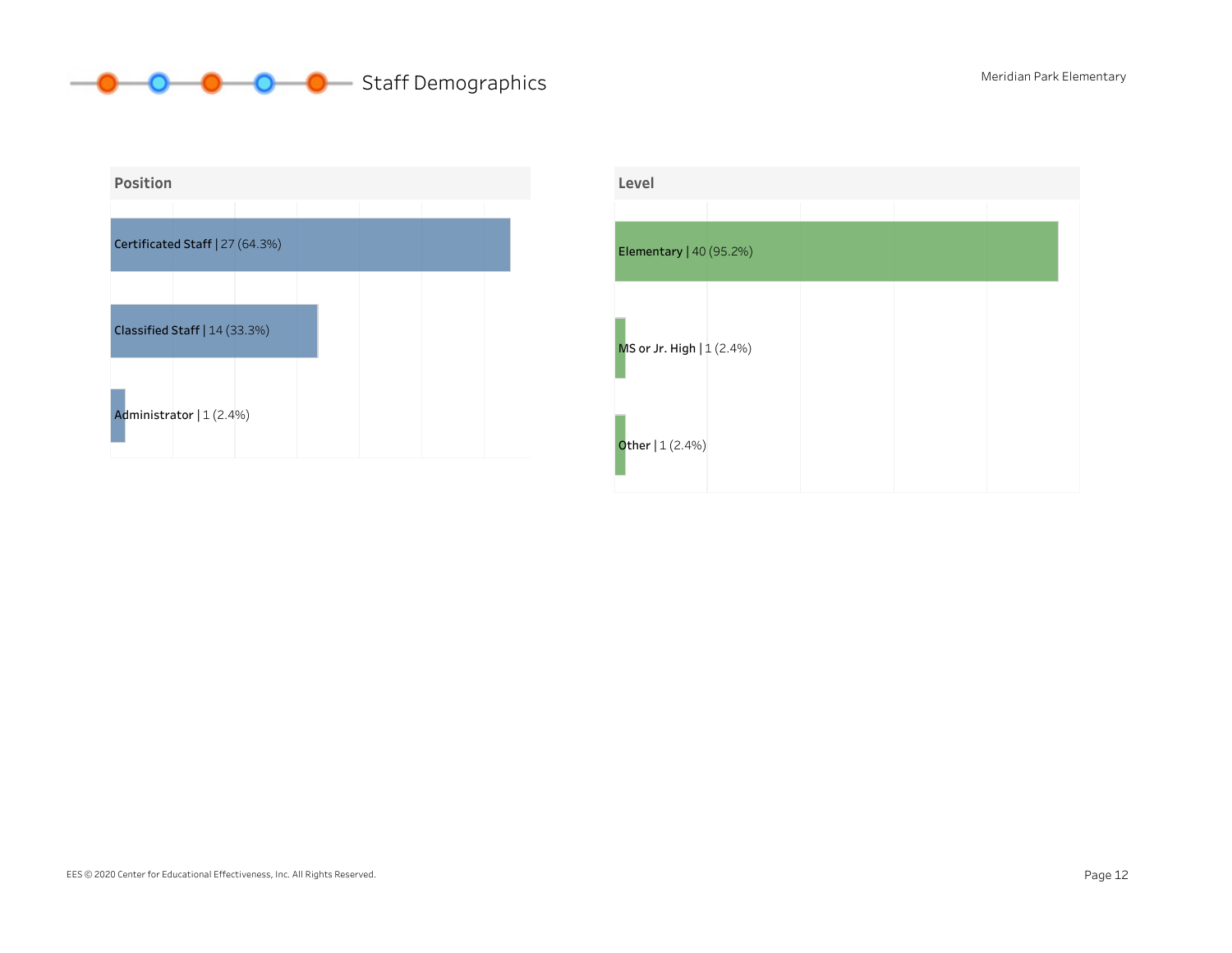# **O** Student Demographics Meridian Park Elementary



| Services Received                            |
|----------------------------------------------|
|                                              |
| Highly Capable   56 (83.6%)                  |
| Special Education   7 (10.4%)                |
| EL (English Learner)   4 (6.0%)              |
| Section 504 Plan   3 (4.5%)                  |
| Title/Learning Assistance Program   2 (3.0%) |

What is your primary home language?

| English   92 (82.9%)     |  |  |
|--------------------------|--|--|
| Spanish   7 (6.3%)       |  |  |
| Chinese   6 (5.4%)       |  |  |
| <b>Other</b>   $3(2.7%)$ |  |  |
| Tigrinya   $2(1.8%)$     |  |  |
| Amharic   1 (0.9%)       |  |  |

Am Indian/AK Native | 2 (1.8%)

**Other** | 1 (0.9%)